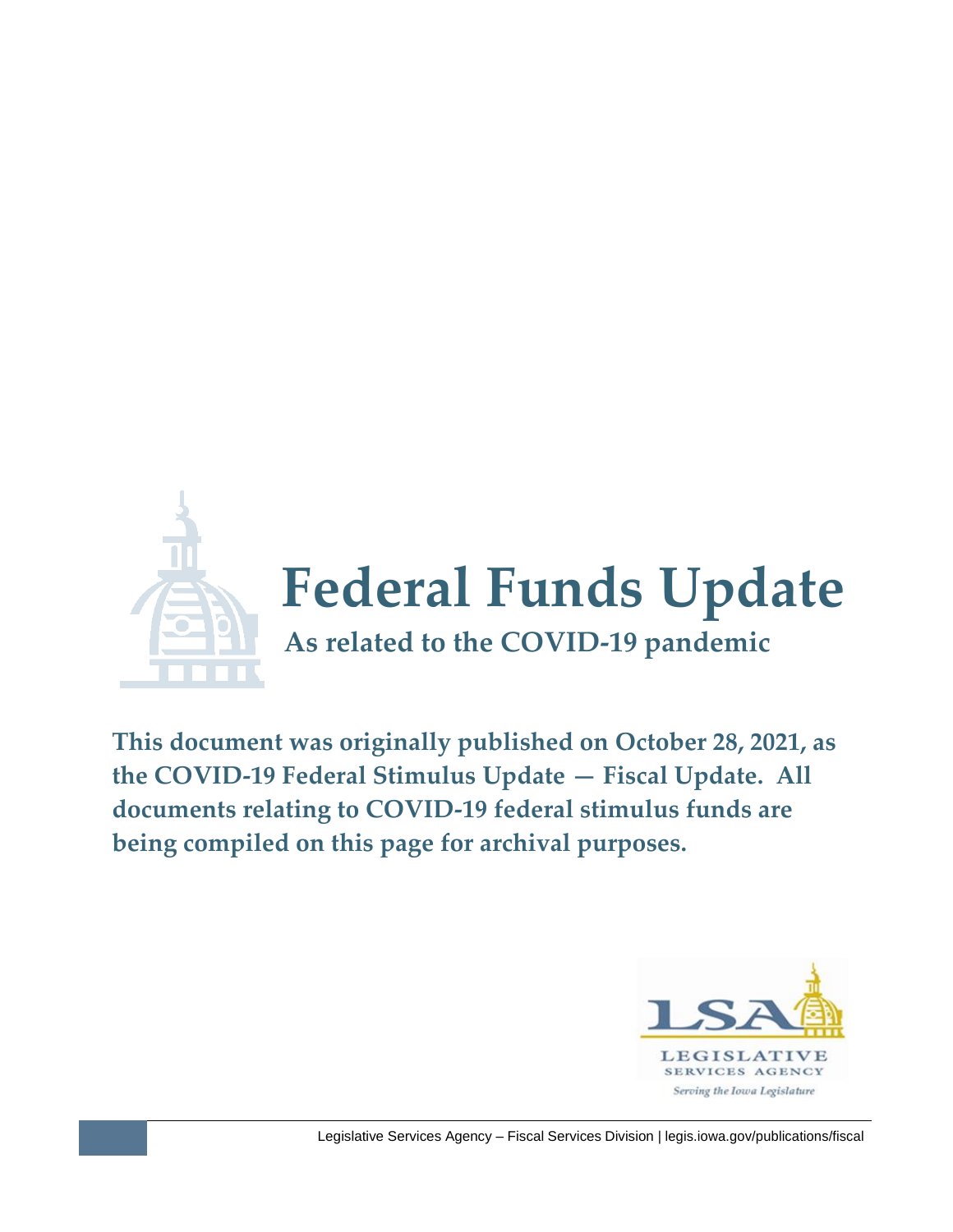# **FISCAL UPDATE Article**

Fiscal Services Division

October 28, 2021



Ground Floor, State Capitol Building **Des Moines, Iowa 50319** 515.281.3566

### **COVID-19 FEDERAL STIMULUS UPDATE**

#### **Federal Legislation**

**CARES Act, ARPA, and Other Federal Stimulus.** In response to the COVID-19 emergency, the federal government enacted four Acts in March and April 2020. Those Acts are:

- [H.R. 6074](https://www.congress.gov/116/plaws/publ123/PLAW-116publ123.pdf) Coronavirus Preparedness and Response Supplemental Appropriations Act, enacted March 6, 2020.
- [H.R. 6201](https://www.congress.gov/116/bills/hr6201/BILLS-116hr6201enr.pdf) Families First Coronavirus Response Act, enacted March 18, 2020.
- [H.R. 748](https://www.congress.gov/116/bills/hr748/BILLS-116hr748enr.pdf) Coronavirus Aid, Relief, and Economic Security (CARES) Act, enacted March 27, 2020.
- [H.R. 266](https://www.congress.gov/116/bills/hr266/BILLS-116hr266enr.pdf) Paycheck Protection Program and Health Care Enhancement Act, enacted April 24, 2020.

On March 11, 2021, the federal [American Rescue Plan Act \(ARPA\) of 2021](https://www.congress.gov/bill/117th-congress/house-bill/1319/text) was signed into law. The Act provides \$1.900 trillion for COVID-19 relief funding to individuals, businesses, states, and local governments. Federal Funds Information for States (FFIS) estimates that the State of Iowa will receive approximately \$5.003 billion from the ARPA. Direct payments to individuals in families, totaling \$3.776 billion, are not included in this total. The State of Iowa will receive an estimated \$1.379 billion from the federal State Fiscal Recovery Fund. Local governments are estimated to receive approximately \$1.162 billion from the Local Fiscal Relief Fund. The State began receiving funds for the State Recovery Fund and for the Local Fiscal Relief Fund in late July.

**Funds Received by State Agencies.** Through October 20, 2021, State agencies in Iowa have reported federal awards totaling \$9.138 billion related to the five Acts to address a wide variety of expenses related to the COVID-19 pandemic. Of this total, \$7.037 billion has been awarded directly to agencies, \$1.250 billion was awarded to the Iowa Coronavirus Relief Fund (ICRF), and \$851.3 million was awarded to the Iowa Coronavirus Fiscal Recovery Fund (ICFRF). **Appendix A** provides details by State agency on funds awarded, expenditures, and available funds, and the ICRF and ICFRF are addressed separately in the following paragraphs.

Funds Received By Iowa State Agencies as of October 20, 2021

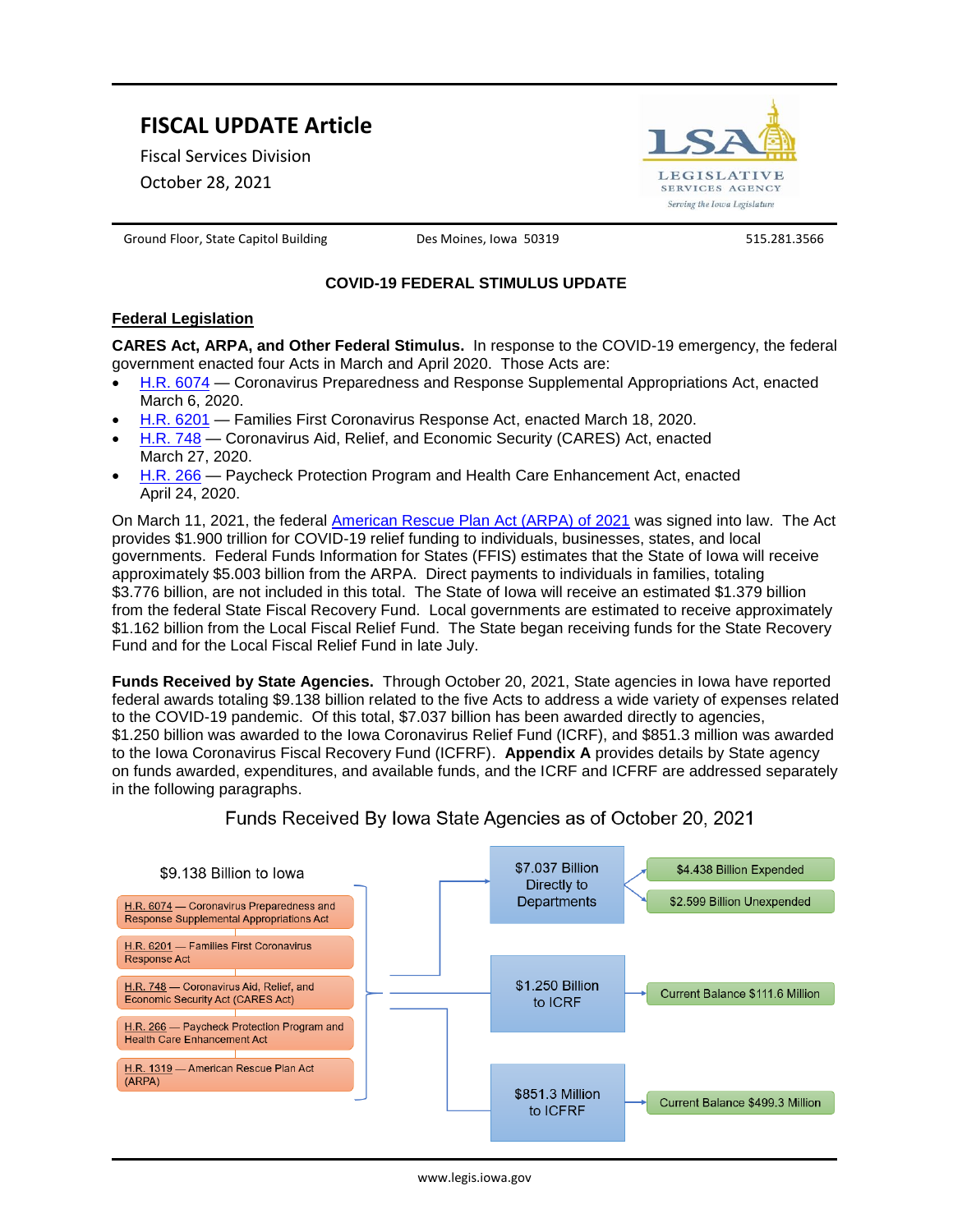To date, of the \$7.037 billion in funds awarded directly to State agencies, \$4.296 billion (63.1%) has been expended as of October 20, 2021. Of the total year-to-date expenses, \$2.986 billion (67.5%) has been for worker unemployment benefits. This figure does not include the funds from the ICRF and ICFRF allocated for this same purpose. **Figure 1** displays reported expenditures by State agency. **Figure 1** displays the nine agencies that received the most funding and combines all other agencies. The Workforce Development award estimate was revised downward by \$278.4 million compared to the estimate in the *[Fiscal Update Article](https://www.legis.iowa.gov/docs/publications/BL/1226397.pdf)* published on August 24, 2021, to more accurately reflect the anticipated amount of benefits that will be paid.

### **Figure 1**

Iowa COVID-19 Expenditures

Note: Total of \$4.438B. Excludes Coronavirus Relief Fund and Coronavirus Fiscal Recovery Fund.

| Workforce Development            |               |  | \$2,994.7M |  |
|----------------------------------|---------------|--|------------|--|
| <b>Human Services</b>            | \$660.1M      |  |            |  |
| Education                        | \$422.3M      |  |            |  |
| Regents                          | \$165.3M      |  |            |  |
| Public Health \$74.7M            |               |  |            |  |
| Transportation \$57.2M           |               |  |            |  |
|                                  | Other \$28.6M |  |            |  |
| lowa Finance Authority   \$18.4M |               |  |            |  |
| Human Rights   \$16.9M           |               |  |            |  |

**Figure 2** displays the share of awarded funds that have been unexpended versus expended by State agencies.

### **Figure 2**

#### Share Unexpended vs. Expended

Note: Total unexpended \$2.599B. Excludes Coronavirus Relief Fund and Coronavirus Fiscal Recovery Fund.



**Iowa Coronavirus Relief Fund.** Iowa received \$1.250 billion in federal funds through the CARES Act on April 20, 2020. To date, \$2.3 million in interest earnings has been credited to the Fund. As of October 20, 2021, net transfers total \$1.187 billion with some moneys having been returned to the Fund. The current balance in the Fund is \$65.6 million. Of the \$1.237 billion transferred to the agencies, a total of \$1.141 billion has been expended for various programs. The State has until December 30, 2021, to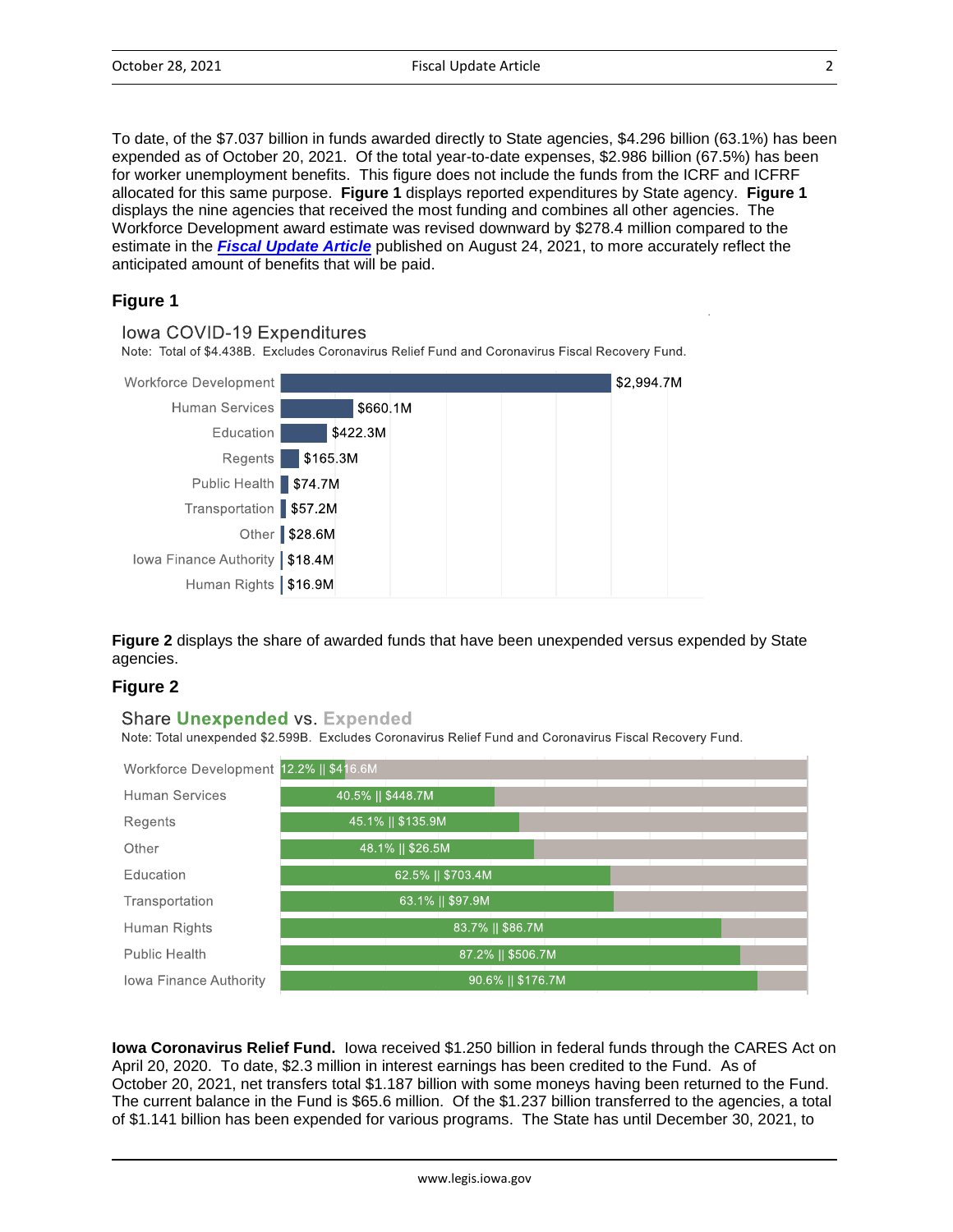expend funds from the ICRF before they revert back to the federal government. **Figures 3** and **4** show transfers and expenditures by program as of October 20, 2021. **Appendix B** provides a summarized explanation of the programs funded through the ICRF.

### **Figure 3**

Revenue, Transfers, and Department Activities Coronavirus Relief Fund (April 2020 CARES Act)

| <b>Coronavirus Relief Fund</b> |    |                     |
|--------------------------------|----|---------------------|
| <b>Federal Support</b>         | \$ | 1,250,000,000       |
| Interest                       |    | 2,270,143           |
| Net Transfers to Agencies      |    | -1,236,611,742      |
| <b>Fund Balance</b>            | S. | 15,658,400          |
| <b>Department Activities</b>   |    |                     |
| <b>Transfers Received</b>      |    | 1,236,611,742       |
| <b>Reported Expenses</b>       |    | $-1, 140, 655, 453$ |
| <b>Unexpended Transfers</b>    | \$ | 95,956,290          |
| <b>Total Unexpended</b>        | S  | 111,614,690         |

#### **Figure 4**

## Coronavirus Relief Fund by Department

## Transfers Received and Expenses

|                                       | <b>Net</b>             |                     | Remaining  |
|---------------------------------------|------------------------|---------------------|------------|
|                                       | <b>Transfers</b>       | <b>Expenditures</b> | Funds      |
| <b>Administrative Services</b>        | \$<br>4,596,620 \$     | 4,596,620 \$        |            |
| Agriculture and Land Stewardship      | 17,548,848             | 17,548,848          |            |
| Justice                               | 129,256                | 125,349             | 3,907      |
| <b>Chief Information Officer</b>      | 75,747,449             | 28,742,911          | 47,004,537 |
| Corrections                           | 16, 115, 148           | 16, 115, 148        |            |
| <b>Cultural Affairs</b>               | 7,000,000              | 7,000,000           |            |
| <b>Economic Development Authority</b> | 230, 180, 180          | 204,792,600         | 25,387,580 |
| lowa Finance Authority                | 114, 155, 487          | 113,267,427         | 888,060    |
| College Student Aid Commission        | 5,100,000              | 5,100,000           |            |
| Aging                                 | 469,449                | 264,449             | 205,000    |
| <b>Workforce Development</b>          | 506,066,859            | 506,089,395         | (22, 536)  |
| <b>Human Services</b>                 | 108,432,314            | 96,914,199          | 11,518,115 |
| Inspections and Appeals               | 875,233                | 875,233             |            |
| Judicial Branch                       | 6,345,910              | 6,329,055           | 16,855     |
| Legislative Branch                    | 981,090                | 1,014,567           | (33, 477)  |
| Management                            | 113,442                |                     | 113,442    |
| <b>Natural Resources</b>              | 29,517                 | 29,517              |            |
| Public Defense                        | 14,726                 | 14,726              |            |
| Homeland Security and Emerg. M.       | 17,095,062             | 6,835,409           | 10,259,653 |
| Public Health                         | 615,154                |                     | 615,154    |
| <b>Public Safety</b>                  | 10,000,000             | 10,000,000          |            |
| Revenue                               | 115,000,000            | 115,000,000         |            |
|                                       | \$<br>1,236,611,742 \$ | 1,140,655,453 \$    | 95,956,289 |

Note: Totals may not sum due to rounding. Expenses reported by the Judicial Branch may include revenue from other sources.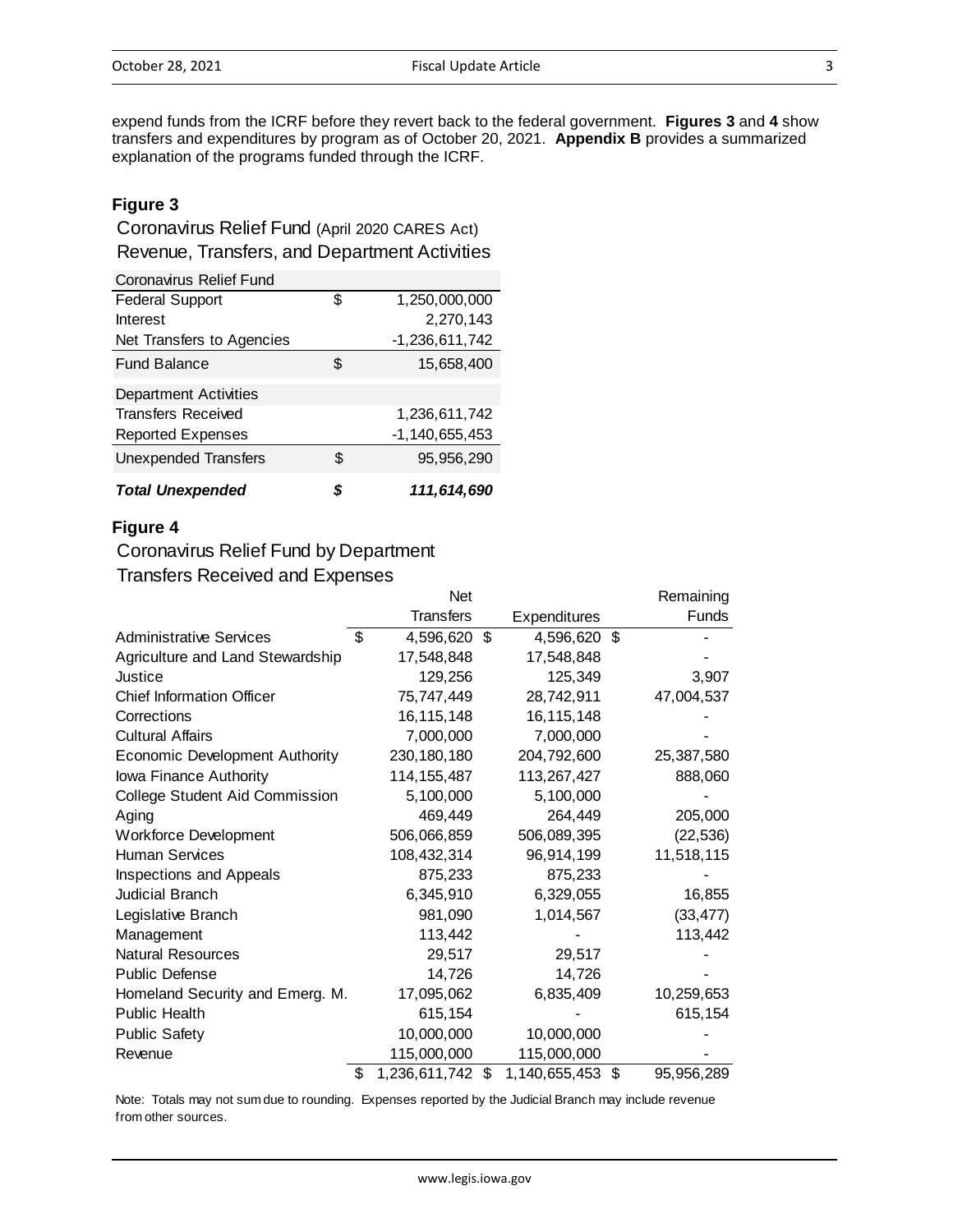**Iowa Coronavirus Fiscal Recovery Fund.** The State of Iowa received \$851.3 million in funds on July 23, 2021, and deposited them in the ICFRF. As of October 21, 2021, \$353.8 million has been transferred to various agencies. The first \$237.5 million was transferred to Iowa Workforce Development to the Unemployment Insurance Trust Fund. These funds are used to support ongoing unemployment benefits for Iowans. An additional \$110.9 million was transferred to the Iowa Department of Revenue for payments to nonentitlement units of government, which are cities with a population of less than 50,000. Funds provided to state and local governments have broad spending flexibility, including addressing emergency and economic effects of the pandemic; replenishing revenue losses due to the shutdown of the economy; investments in water, sewer, and broadband infrastructure; and premium pay to essential workers. Funds must be used to cover costs incurred by recipients between March 3, 2021, and December 31, 2024, and funds must be expended by December 31, 2026, or they will revert back to the federal government.

### **Figure 5**

## Revenue, Transfers, and Department Activities Coronavirus Fiscal Recovery Fund

| Coronavirus Relief Fund     |    |                |
|-----------------------------|----|----------------|
| <b>Federal Support</b>      | \$ | 851,300,190    |
| Interest                    |    |                |
| Net Transfers to Agencies   |    | $-353,794,249$ |
| <b>Fund Balance</b>         | S  | 497,505,941    |
| Department Activities       |    |                |
| <b>Transfers Received</b>   |    | 353,794,249    |
| <b>Reported Expenses</b>    |    | $-352,045,566$ |
| <b>Unexpended Transfers</b> | \$ | 1,748,682      |
| <b>Total Unexpended</b>     | \$ | 499,254,623    |

### **Figure 6**

Coronavirus Fiscal Recovery Fund Expenses by Department

Transfers Received and Expenses

|                                | <b>Net</b>       |                     | Remaining    |
|--------------------------------|------------------|---------------------|--------------|
|                                | <b>Transfers</b> | <b>Expenditures</b> | <b>Funds</b> |
| <b>Administrative Services</b> | \$<br>386,255 \$ |                     | 386,255      |
| Economic Development           | 3,900,000        | 3,899,982           | 18           |
| Revenue                        | 110,868,911      | 110,115,626         | 753,284      |
| <b>Workforce Development</b>   | 238,639,083      | 238,029,958         | 609,125      |
|                                | 353,794,249 \$   | 352,045,566 \$      | 1,748,682    |

**Reporting Requirements.** On June 17, 2021, the U.S. Department of the Treasury released [Compliance](https://home.treasury.gov/system/files/136/SLFRF-Compliance-and-Reporting-Guidance.pdf)  [and Reporting Guidance](https://home.treasury.gov/system/files/136/SLFRF-Compliance-and-Reporting-Guidance.pdf) for the State and Local Federal Recovery Funds, which requires the State to submit an Interim Report and a Recovery Plan Performance Report to the federal government by August 31, 2021. A project and expenditure report is due by January 31, 2022, and then 30 days after the end of each quarter thereafter.

In addition to submitting the reports to the federal government, [HF 895](https://www.legis.iowa.gov/perma/081720217244) (FY 2022 and FY 2023 Federal Block Grant Appropriations Act) requires that whenever the Department of Management (DOM) is required to report to the United States Department of the Treasury on the State and Local Federal Recovery Funds, the DOM is also required to submit the same information to the Legislative Services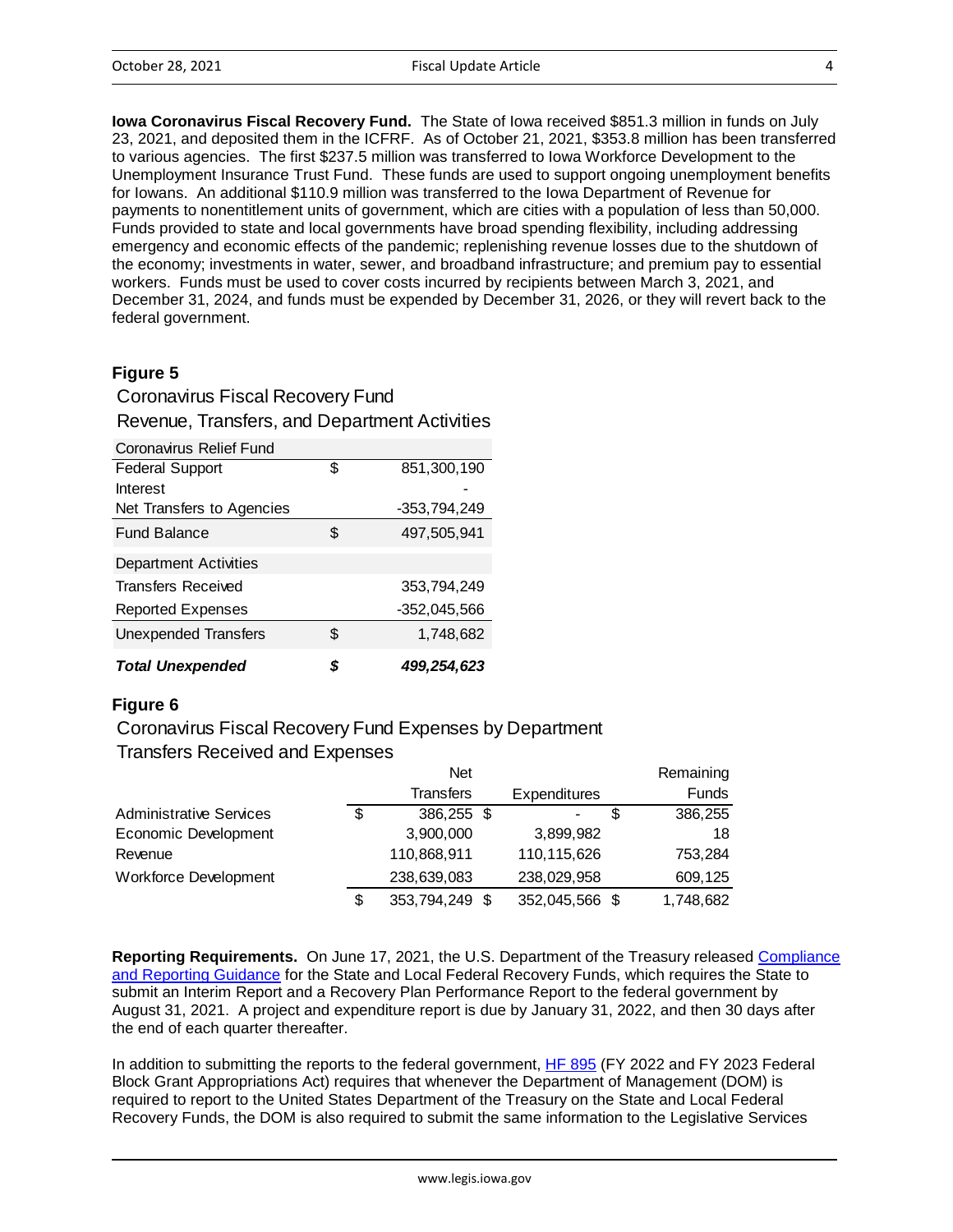Agency (LSA). The DOM filed the information with the LSA on October 21, 2021. The LSA is currently analyzing the information and will provide updates in future fiscal update articles.

**Dashboard: Federal COVID-19 Relief — Awards and Expenditures**. The Fiscal Services Division of the LSA has recently published an interactive Tableau dashboard that displays details regarding federally provided COVID-19 relief. The dashboard details statewide awards and expenses at the program level. The dashboard is available at: [www.legis.iowa.gov/publications/covid19Relief.](http://www.legis.iowa.gov/publications/covid19Relief)



The data displayed in this dashboard is provided by the DOM and is updated weekly. The dashboard will allow users to review detailed information regarding awarded and expended funds. Additional details may be available upon request.

**Additional Information.** The DOM and Department of Administrative Services (DAS) have established a process for tracking expenditures of federal funds that State agencies have received for costs associated with the COVID-19 pandemic. The expenditure data is available at: [data.iowa.gov.](https://pandemic-recovery.iowa.gov/#!/dashboard)

The LSA will continue to analyze the estimated funding allocations to Iowa and will provide future updates as more information becomes available. If you have questions about awards, allocations, or expenditures, please contact the LSA.

LSA Staff Contacts: Jess R. Benson (515.281.4611) [jess.benson@legis.iowa.gov](mailto:jess.benson@legis.iowa.gov) Laura Book (515.725.0509) [laura.book@legis.iowa.gov](mailto:laura.book@legis.iowa.gov) Adam Broich (515.281.8223) [adam.broich@legis.iowa.gov](mailto:adam.broich@legis.iowa.gov)

Doc ID 1231212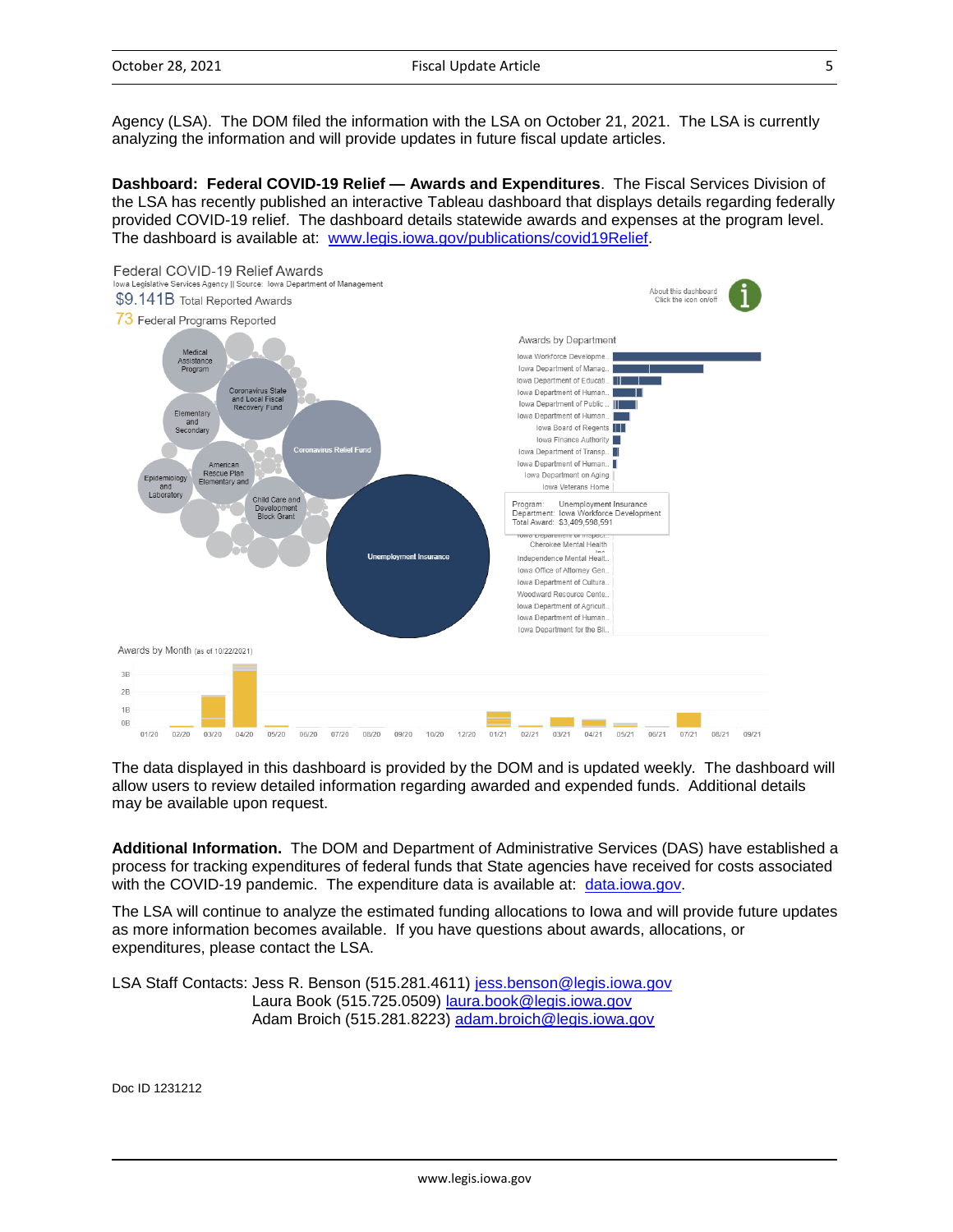| Department                             | Federal Program                                                                                                  | Award         | Expenses       | Available Funds |
|----------------------------------------|------------------------------------------------------------------------------------------------------------------|---------------|----------------|-----------------|
| Aging                                  | Elder Abuse Prevention Interventions Program                                                                     | \$38,952      | \$0            | \$38,952        |
|                                        | National Family Caregiver Support, Title III, Part E                                                             | \$2,412,567   | (\$1,396,643)  | \$1,015,924     |
|                                        | Special Programs for the Aging, Title III, Part B, Grants for Supportive Services and Senior Centers             | \$6,903,516   | (\$3,245,210)  | \$3,658,306     |
|                                        | Special Programs for the Aging, Title III, Part C, Nutrition Services                                            | \$15,957,362  | (\$9,217,254)  | \$6,740,108     |
|                                        | Special Programs for the Aging, Title III, Part D, Disease Prevention and Health Promotion Services              | \$426,326     | (\$121,010)    | \$305,316       |
|                                        | Special Programs for the Aging, Title IV, and Title II, Discretionary Projects                                   | \$692,290     | (\$228,065)    | \$464,225       |
|                                        | Special Programs for the Aging, Title VII, Chapter 2, Long Term Care Ombudsman Services for Older Individuals    | \$292,850     | (\$177,018)    | \$115,832       |
|                                        | Total                                                                                                            | \$26,723,863  | (\$14,385,200) | \$12,338,663    |
| Agriculture and<br>Land<br>Stewardship | Plant and Animal Disease, Pest Control, and Animal Care                                                          | \$266,176     | (\$237,992)    | \$28,184        |
|                                        | Total                                                                                                            | \$266,176     | (\$237,992)    | \$28,184        |
| <b>Blind</b>                           | Randolph-Sheppard - Financial Relief and Restoration Payments                                                    | \$203,966     | (\$203, 844)   | \$122           |
|                                        | Total                                                                                                            | \$203,966     | (\$203,844)    | \$122           |
| <b>Cultural Affairs</b>                | Promotion of the Humanities Division of Preservation and Access                                                  | \$465,700     | (\$465,700)    | \$0             |
|                                        | Promotion of the Humanities Federal/State Partnership                                                            | \$442,700     | (\$442,700)    | \$0             |
|                                        | Total                                                                                                            | \$908,400     | (\$908,400)    | \$0             |
| Drug Control<br>Policy                 | Coronavirus Emergency Supplemental Funding Program                                                               | \$5,754,321   | (\$3,564,485)  | \$2,189,836     |
|                                        | Total                                                                                                            | \$5,754,321   | (\$3,564,485)  | \$2,189,836     |
| Education                              | American Rescue Plan Elementary and Secondary School Emergency Relief                                            | \$516,344,144 | (\$33,753,297) | \$482,590,847   |
|                                        | American Rescue Plan Elementary and Secondary School Emergency Relief - Homeless Children and Youth<br>(ARP-HCY) | \$1,268,374   | \$0            | \$1,268,374     |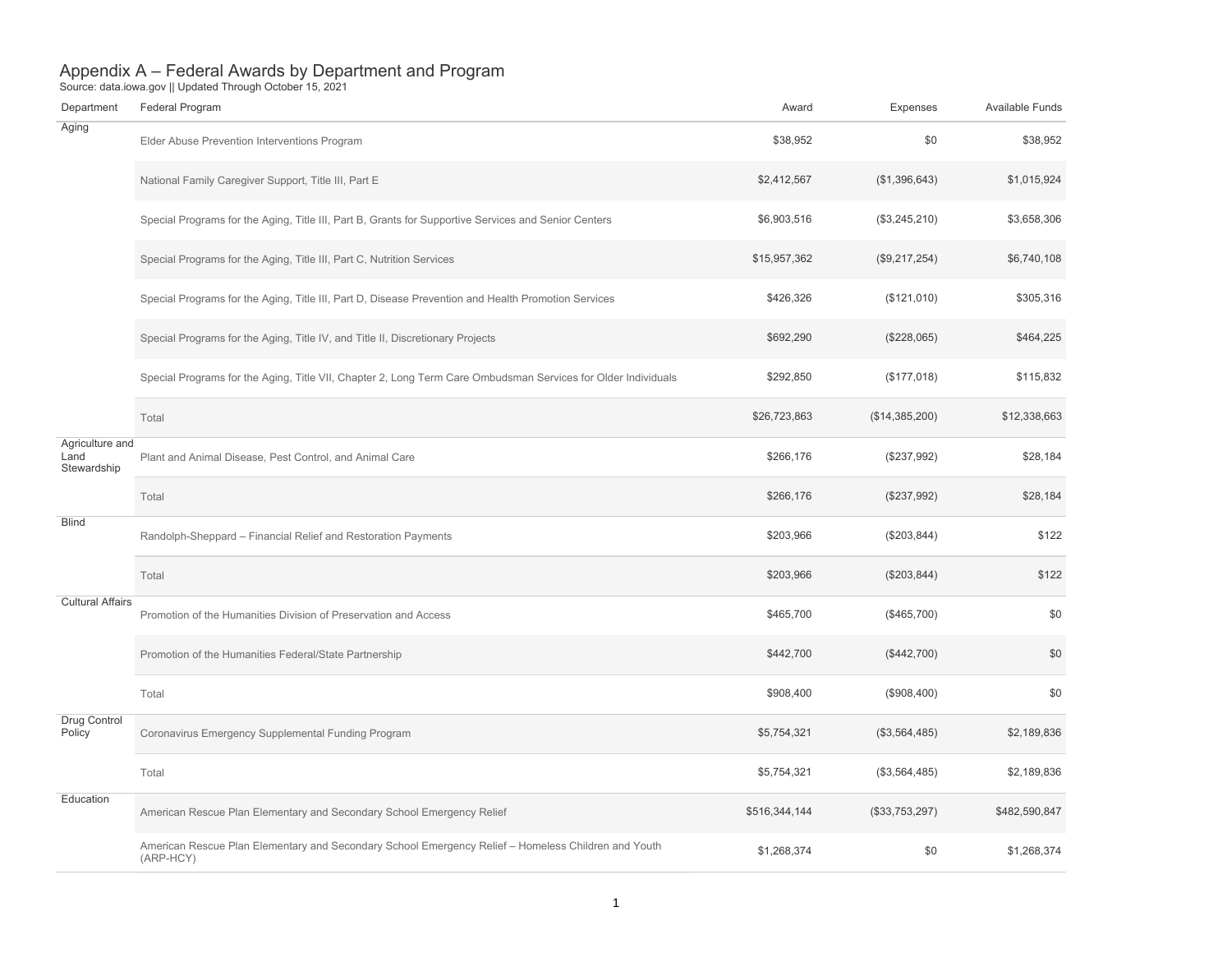| Department                               | Federal Program                                       | Award           | Expenses          | Available Funds |
|------------------------------------------|-------------------------------------------------------|-----------------|-------------------|-----------------|
| Education                                | Child and Adult Care Food Program                     | \$1,862,614     | (\$1,687,174)     | \$175,440       |
|                                          | Elementary and Secondary School Emergency Relief Fund | \$416,489,855   | (\$252,950,425)   | \$163,539,430   |
|                                          | Emergency Assistance for Non-Public Schools           | \$26,271,345    | (\$6, 109, 700)   | \$20,161,645    |
|                                          | Governor's Emergency Relief Fund                      | \$37,783,389    | (\$21,888,649)    | \$15,894,740    |
|                                          | Grants to States                                      | \$2,974,383     | (\$674,974)       | \$2,299,409     |
|                                          | National School Lunch Program                         | \$104,805,198   | (\$104,691,816)   | \$113,382       |
|                                          | Pandemic EBT Administrative Costs                     | \$204,482       | (\$203,868)       | \$614           |
|                                          | Rethink K12 Education Models Grants                   | \$17,681,016    | (\$336,089)       | \$17,344,927    |
|                                          | Total                                                 | \$1,125,684,800 | (\$422, 295, 992) | \$703,388,808   |
| Homeland<br>Security and<br>Emergency M. | Emergency Performance Management Grant                | \$2,640,448     | (\$1,195,256)     | \$1,445,192     |
|                                          | Total                                                 | \$2,640,448     | (\$1,195,256)     | \$1,445,192     |
| Human Rights                             | <b>Community Services Block Grant</b>                 | \$10,821,398    | (\$7,088,388)     | \$3,733,010     |
|                                          | Low-Income Home Energy Assistance                     | \$92,842,993    | (\$9,847,333)     | \$82,995,660    |
|                                          | Total                                                 | \$103,664,391   | (\$16,935,721)    | \$86,728,670    |
| Human<br>Services                        | Adoption Assistance                                   | \$7,523,252     | (\$7,523,252)     | \$0             |
|                                          | Block Grants for Community Mental Health Services     | \$17,681,774    | \$0               | \$17,681,774    |
|                                          | Chafee Education and Training Vouchers Program (ETV)  | \$697.415       | \$0               | \$697,415       |
|                                          | Child Abuse and Neglect State Grants                  | \$985,790       | \$0               | \$985,790       |
|                                          | Child Care and Development Block Grant                | \$496,585,094   | (\$87,994,385)    | \$408,590,709   |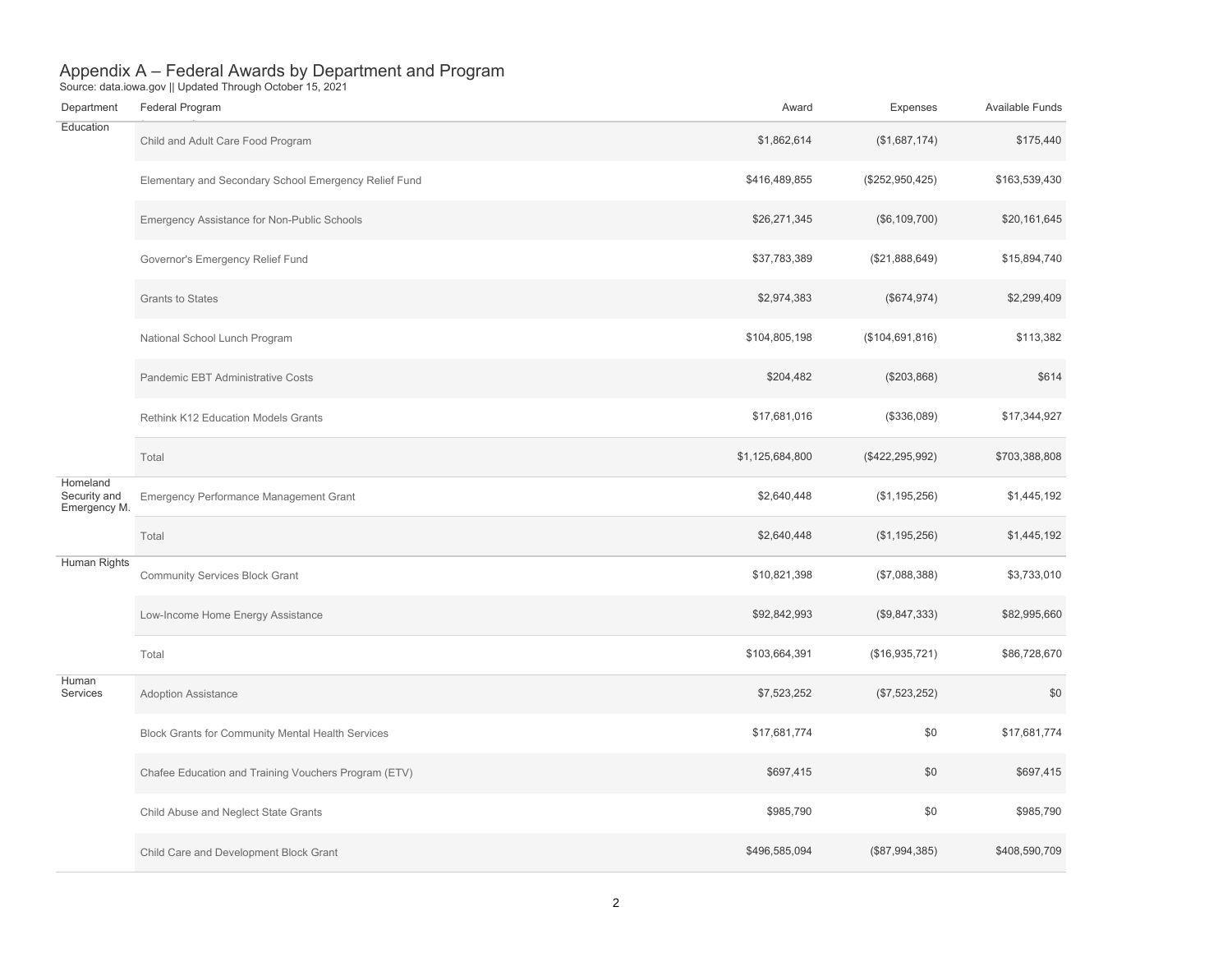| Department                 | Federal Program                                                                              | Award           | Expenses        | Available Funds |
|----------------------------|----------------------------------------------------------------------------------------------|-----------------|-----------------|-----------------|
| Human<br>Services          | Children's Health Insurance Program                                                          | \$16,288,317    | (\$16,288,317)  | \$0             |
|                            | Community-Based Child Abuse Prevention Grants                                                | \$2,424,305     | \$0             | \$2,424,305     |
|                            | Developmental Disabilities Basic Support and Advocacy Grants                                 | \$36,536        | (\$25,990)      | \$10,546        |
|                            | Elder Abuse Prevention Interventions Program                                                 | \$1,696,036     | (\$60,325)      | \$1,635,711     |
|                            | Emergency Food Assistance Program (Administrative Costs)                                     | \$2,492,473     | (\$2,492,473)   | \$0             |
|                            | Foster Care Title IV-E                                                                       | \$1,006,890     | (\$1,006,890)   | \$0             |
|                            | Guardianship Assistance                                                                      | \$10,047        | (\$10,047)      | \$0             |
|                            | John H. Chafee Foster Care Program for Successful Transition to Adulthood                    | \$4,798,212     | (\$651, 947)    | \$4,146,265     |
|                            | MaryLee Allen Promoting Safe and Stable Families Program                                     | \$610,050       | (\$2,149)       | \$607,901       |
|                            | Medical Assistance Program                                                                   | \$537,491,042   | (\$537,491,042) | \$0             |
|                            | Money Follows the Person Rebalancing Demonstration                                           | \$324,632       | (\$324,632)     | \$0             |
|                            | Pandemic EBT Administrative Costs                                                            | \$5,888,500     | (\$1,877,288)   | \$4,011,212     |
|                            | Provider Relief Fund                                                                         | \$4,525,988     | (\$3,487,564)   | \$1,038,424     |
|                            | Refugee and Entrant Assistance State/Replacement Designee Administered Programs              | \$264,134       | (\$224,721)     | \$39,413        |
|                            | State Administrative Matching Grants for the Supplemental Nutrition Assistance Program       | \$594,192       | \$0             | \$594,192       |
|                            | Stephanie Tubbs Jones Child Welfare Services Program                                         | \$476,722       | (\$476,722)     | \$0             |
|                            | Temporary Assistance for Needy Families                                                      | \$6,333,899     | (\$116,369)     | \$6,217,529     |
|                            | Total                                                                                        | \$1,108,735,300 | (\$660,054,113) | \$448,681,187   |
| Inspections<br>and Appeals | State Survey and Certification of Health Care Providers and Suppliers (Title XVIII) Medicare | \$2,277,832     | \$0             | \$2,277,832     |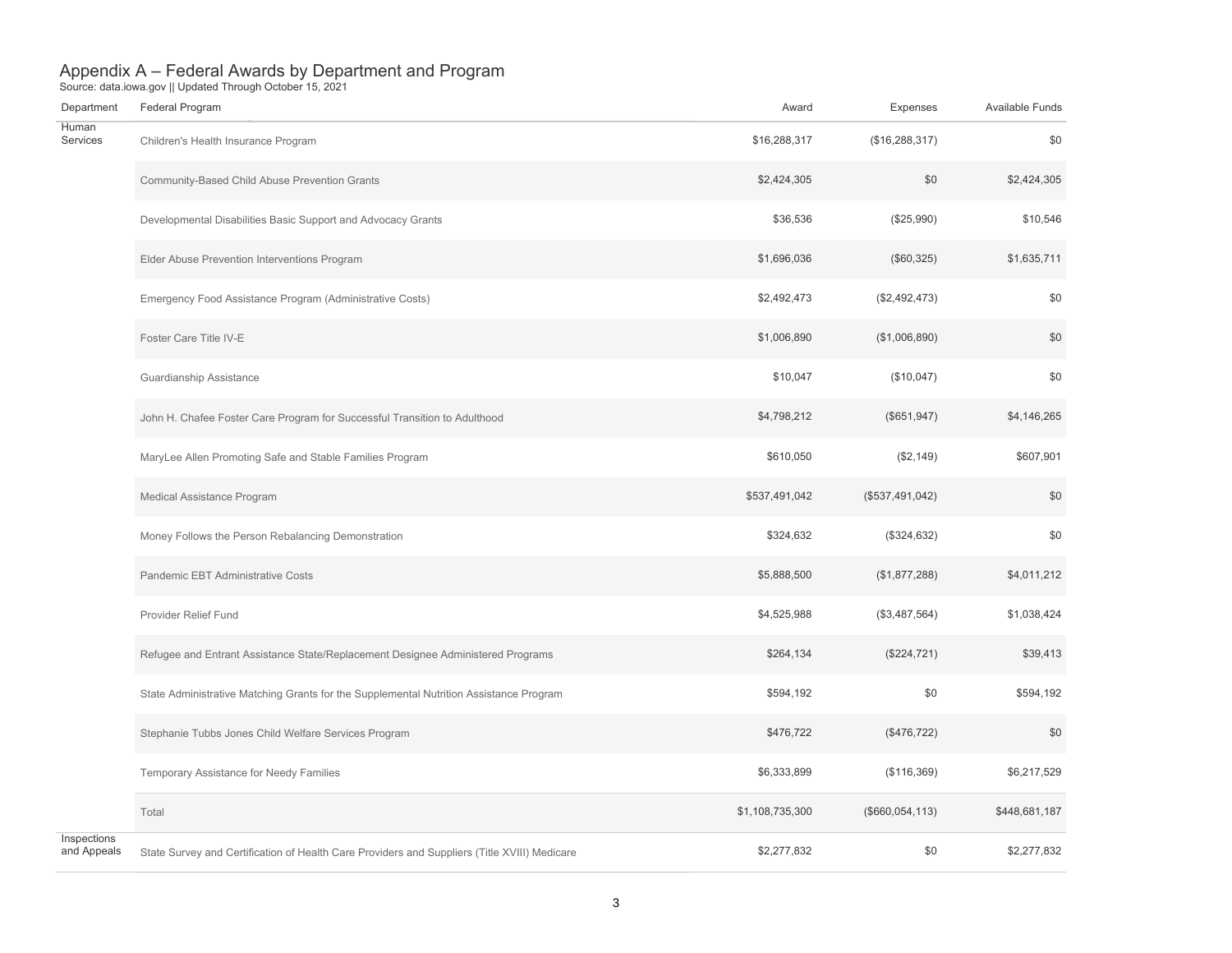| Department                 | Federal Program                                                                                                                              | Award         | Expenses         | Available Funds |
|----------------------------|----------------------------------------------------------------------------------------------------------------------------------------------|---------------|------------------|-----------------|
| Inspections<br>and Appeals | Total                                                                                                                                        | \$2,277,832   | \$0              | \$2,277,832     |
| Iowa Finance<br>Authority  | Emergency Rental Assistance Program                                                                                                          | \$195,110,510 | (\$18,406,760)   | \$176,703,749   |
|                            | Total                                                                                                                                        | \$195,110,510 | (\$18,406,760)   | \$176,703,749   |
| Justice                    | Family Violence Prevention and Services/Domestic Violence Shelter and Supportive Services                                                    | \$1,442,093   | (\$356,657)      | \$1,085,436     |
|                            | Total                                                                                                                                        | \$1,442,093   | (\$356,657)      | \$1,085,436     |
| <b>Public Health</b>       | Activities to Support State, Tribal, Local and Territorial (STLT) Health Department Response to Public Health or<br><b>Healthcare Crises</b> | \$31,646,110  | (\$31,814)       | \$31,614,296    |
|                            | Behavioral Risk Factor Surveillance System                                                                                                   | \$8,000       | \$0              | \$8,000         |
|                            | Block Grants for Prevention and Treatment of Substance Abuse                                                                                 | \$22,871,479  | (S6, 413)        | \$22,865,066    |
|                            | Emergency Grants to Address Mental and Substance Use Disorders During COVID-19                                                               | \$4,859,647   | (\$729,512)      | \$4,130,135     |
|                            | Epidemiology and Laboratory Capacity for Infectious Diseases (ELC)                                                                           | \$389,925,640 | (\$46,980,705)   | \$342,944,935   |
|                            | <b>HIV Care Formula Grants</b>                                                                                                               | \$173,737     | (\$173,500)      | \$237           |
|                            | Immunization Cooperative Agreements                                                                                                          | \$67,970,489  | (\$10, 117, 902) | \$57,852,587    |
|                            | Maternal, Infant, and Early Childhood Home Visiting Program                                                                                  | \$617,596     | \$0              | \$617,596       |
|                            | National Bioterrorism Hospital Preparedness Program                                                                                          | \$2,464,248   | (\$1,646,625)    | \$817,623       |
|                            | National Center for Injury Prevention and Control                                                                                            | \$33,588      | (\$33,588)       | \$0             |
|                            | Preventive Health Services: Sexually Transmitted Diseases Control Grants                                                                     | \$1,557,589   | (\$34,726)       | \$1,522,863     |
|                            | Public Health Emergency Response: Cooperative Agreement for Emergency Response: Public Health Crisis<br>Response                             | \$25,800,617  | (\$4,395,334)    | \$21,405,283    |
|                            | Rural Health Research Centers                                                                                                                | \$17,569,568  | \$0              | \$17,569,568    |
|                            | Small Rural Hospital Improvement Grant Program                                                                                               | \$7,588,530   | (\$6,357,877)    | \$1,230,653     |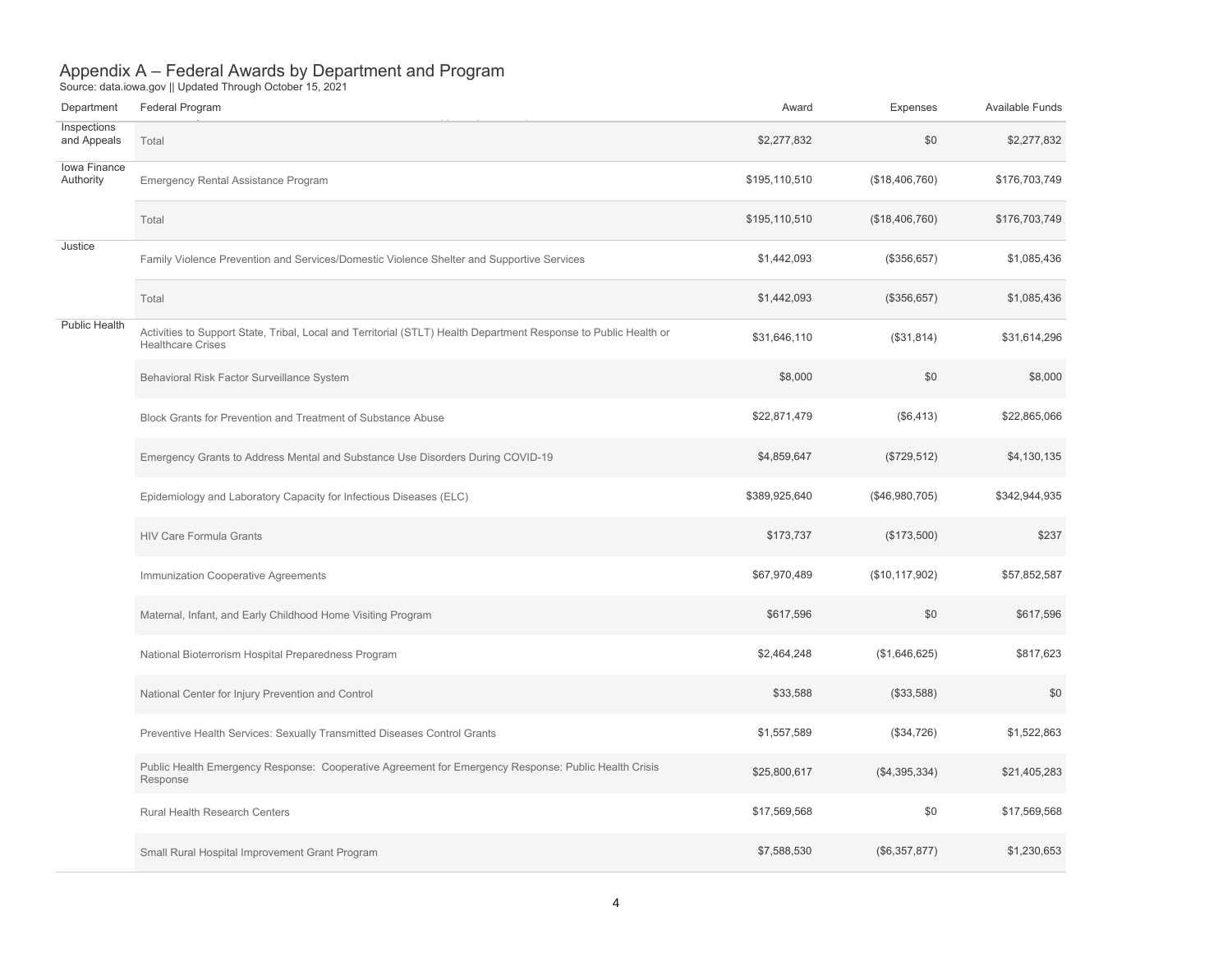| Department               | Federal Program                                                             | Award           | Expenses          | Available Funds |
|--------------------------|-----------------------------------------------------------------------------|-----------------|-------------------|-----------------|
| Public Health            | WIC Special Supplemental Nutrition Program for Women, Infants, and Children | \$8,291,586     | (\$4,178,609)     | \$4,112,977     |
|                          | Total                                                                       | \$581,378,424   | (\$74,686,605)    | \$506,691,819   |
| Regents                  | Higher Education Emergency Relief Fund                                      | \$107,569,348   | (\$46,096,950)    | \$61,472,398    |
|                          | Higher Education Emergency Relief Fund II                                   | \$131,249,902   | (\$56,828,053)    | \$74,421,849    |
|                          | Provider Relief Fund                                                        | \$62,336,541    | (\$62,336,541)    | \$0             |
|                          | Total                                                                       | \$301,155,791   | (\$165, 261, 544) | \$135,894,247   |
| Secretary of<br>State    | 2018 HAVA Election Security Grants                                          | \$4,870,694     | (\$4,870,694)     | \$0             |
|                          | Total                                                                       | \$4,870,694     | (\$4,870,694)     | \$0             |
| Transportation           | Federal Transit Formula Grants                                              | \$33,288,313    | (\$27,096,868)    | \$6,191,445     |
|                          | Highway Planning and Construction                                           | \$121,866,016   | (\$30,131,484)    | \$91,734,532    |
|                          | Total                                                                       | \$155,154,329   | (\$57,228,352)    | \$97,925,977    |
| Veterans<br>Affairs      | Provider Relief Fund                                                        | \$2,832,900     | (\$2,832,900)     | \$0             |
|                          | Veterans State Nursing Home Care                                            | \$7,092,601     | \$0               | \$7,092,601     |
|                          | Total                                                                       | \$9,925,501     | (\$2,832,900)     | \$7,092,601     |
| Workforce<br>Development | Child Care and Development Block Grant                                      | \$0             | (\$11,082,318)    | (\$11,082,318)  |
|                          | Unemployment Insurance                                                      | \$3,409,598,591 | (\$2,983,539,301) | \$426,059,290   |
|                          | WIOA National Dislocated Worker Grants / WIA National Emergency Grants      | \$1,665,000     | (\$62,083)        | \$1,602,917     |
|                          | Total                                                                       | \$3,411,263,591 | (\$2,994,683,702) | \$416,579,889   |
| Total                    |                                                                             | \$7,037,160,430 | (\$4,438,108,217) | \$2,599,052,213 |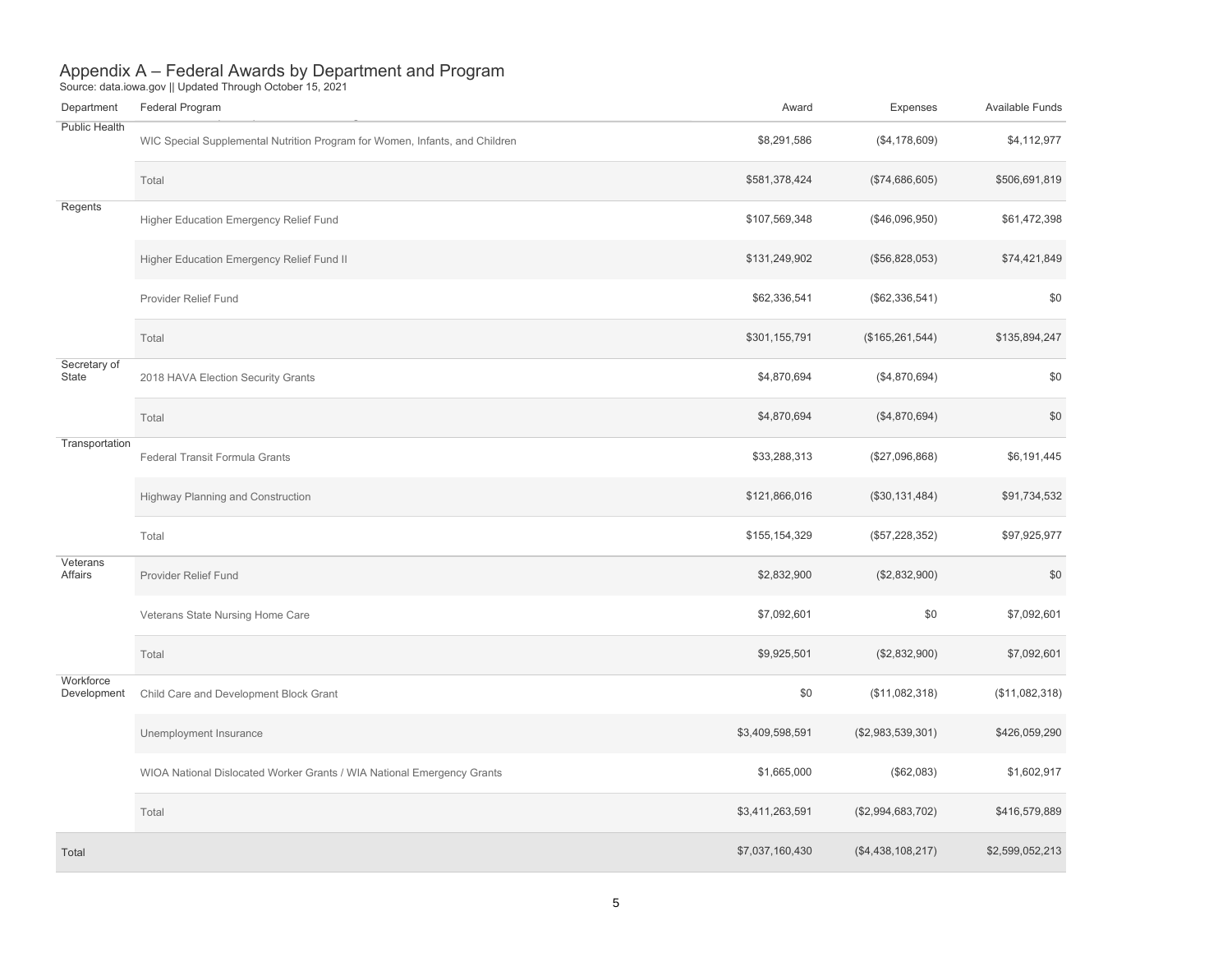# **Programs Funded through the Iowa Coronavirus Relief Fund and the Coronavirus Fiscal Recovery Fund**

### **Department of Administrative Services**

• **Support for Local Government Relief Payments:** These funds have been transferred to cover costs associated with work in support of the Local Government Relief Payments program.

#### **Department on Aging**

- **Meals for Vulnerable Older Adults/AAA Nutrition Programs:** The Iowa Department on Aging administers the [Older](https://www.ncoa.org/public-policy-action/older-americans-act/) Americans Act Nutrition Programs and Services in accordance with the Older [Americans Act.](https://www.ncoa.org/public-policy-action/older-americans-act/) The objectives of the programs are to reduce hunger and food insecurity among older individuals, promote socialization of older individuals, promote the health and well-being of older individuals, and delay adverse health conditions for older individuals.
- **COVID Technology Support:** To support ongoing technology needs for Iowa response to the pandemic and economic recovery, and make technology purchases that allow for working remotely and conducting virtual meetings.

#### **Department of Agriculture and Land Stewardship (DALS)**

- **Feeding Iowans Initiative:** The Feeding Iowans Task Force was created by Governor Reynolds to implement the Feeding Iowans Initiative. The purpose of the Initiative is to assist Iowans impacted by food insecurity during the COVID-19 pandemic.The Feeding Iowans programs through the DALS are the Pass the Pork Program, the Beef Up Iowa Program, the Pack the Pantry Program, the Meat Processing Expansion and Development Program, and the Local Produce and Protein Program. Additional information on these programs can be found at the [DALS](https://iowaagriculture.gov/) website.
- **Livestock Disposal Assistance Program:** The [Iowa Disposal Assistance Program](https://iowaagriculture.gov/idap) was created to assist Iowa pork producers who are unable to harvest pigs because of COVID-19 supply chain disruptions. In the event pork producers are forced to euthanize animals, the producers can apply for State funding to properly dispose of carcasses in an environmentally sound manner. The Program will provide producers \$40 per animal to help cover a portion of the disposal costs for qualifying hogs.
- **Renewable Fuels Retail Recovery Program:** This Program provides financial assistance to filling stations, truck stops, and other fuel retailers to help them recover from lost demand caused by the COVID-19 pandemic. Iowa fuel retailers that dispense, or have plans to dispense, ethanol blends of E15 or higher or biodiesel blends of B11 or higher, and biodiesel terminal facilities are eligible to apply for the relief funds.

#### **College Student Aid Commission**

• **Last-Dollar Scholarship Program Fund:** The Last-Dollar Scholarship Program was created in 2018 in [HF 2458](https://www.legis.iowa.gov/docs/publications/LGE/87/HF2458.pdf) (Future Ready Iowa Act). The Program provides financial aid to students attending community colleges or accredited private nonprofit institutions and enrolled in programs of study that lead to a postsecondary credential, up to and including an associate degree, aligned with a highdemand job as designated by Iowa Workforce Development or a community college.

#### **Department of Corrections**

• **COVID Staffing and Overtime**: This funding provides payroll expenses for employees whose services were diverted to a substantially different use as a result of COVID-19, and assists employees who used emergency paid sick leave due to the COVID-19 pandemic.

#### **Department of Cultural Affairs**

• **Iowa Arts and Cultural Recovery Program:** This Program provides short-term relief to arts venues, cultural organizations and creative workers who have lost significant business or income due to the pandemic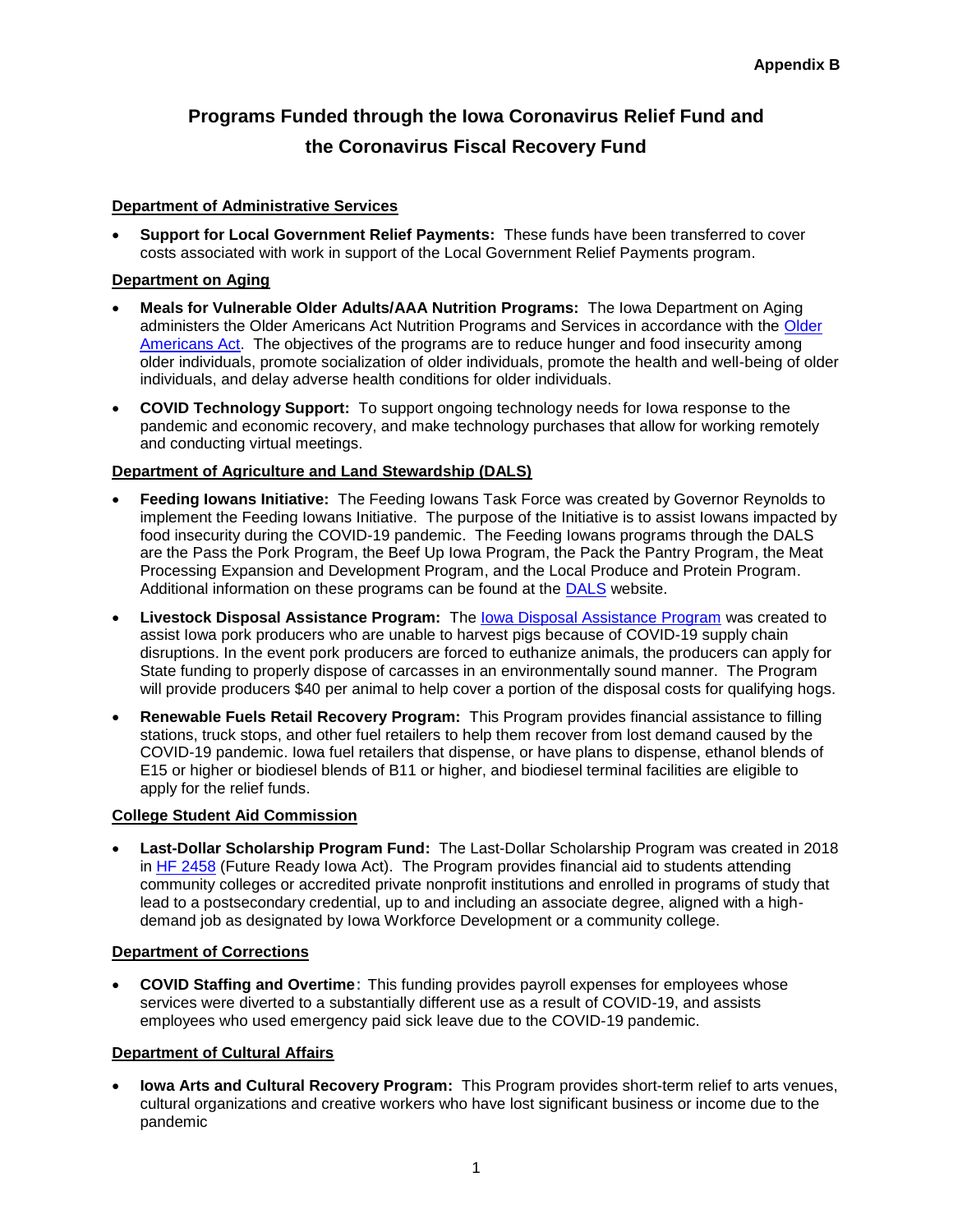#### **Economic Development Authority**

- **Small Business Disaster Assistance Fund:** This program provides financial assistance to small businesses that have been impacted by the COVID-19 pandemic. The program offers eligible small businesses grants ranging from \$5,000 to \$25,000 and permits deferral of sales and use taxes or withholding taxes and a waiver of penalty and interest. For additional information, see the *Fiscal Update Article COVID-19 — [Iowa Small Business Relief Program Update —](https://www.legis.iowa.gov/docs/publications/BL/1136287.pdf) May 12, 2020*.
- **AmeriCorps:** AmeriCorps is a program of the federal [Corporation for National and Community](https://www.nationalservice.gov/)  [Service,](https://www.nationalservice.gov/) which is an independent federal agency designed to improve lives, strengthen communities, and foster civic engagement through service and volunteering. The AmeriCorps program in Iowa is coordinated through [Volunteer Iowa.](https://www.legis.iowa.gov/docs/publications/BL/1136431.pdf)
- **Grow Iowa Values Fund:** The Governor transferred \$7.0 million from the Iowa Coronavirus Relief Fund (ICRF) to the Grow Iowa Values Fund (GIVF) to reimburse the GIVF for transfers totaling \$7.0 million to the Small Business Disaster Assistance Fund that were made in March and April 2020.
- **Biofuels Relief Fund:** The program provides short-term cash flow assistance to Iowa-based biodiesel and ethanol companies impacted by the COVID-19 pandemic. The maximum award per company cannot exceed \$750,000.
- **Small Business Utility Assistance Program:** This Program provides short-term relief of up to \$7,500 to eligible small businesses and nonprofits that face significant hardship in the payment of utility bills for service provided during the months of disruption to their business.
- **Iowa Hospital COVID-19 Relief Program:** This Program provides financial relief to Iowa's hospitals impacted by the COVID-19 pandemic.
- **Nonprofit Recovery Program:** This Program will provide short-term relief to nonprofit organizations that have experienced a net loss in revenue as a result of the COVID-19 pandemic.  The grant funds are to be used for short-term cash flow assistance to continue operations, provide increased services and supports, or to reopen the nonprofit following the COVID-19 pandemic.
- **Movie Theater Relief Fund:** The program will provide short-term relief to eligible movie theaters impacted by the COVID-19 pandemic for the purpose of continuing or resuming business operations. Theaters in Iowa showing films open to all ages are eligible for \$10,000 per movie screen.
- **County Fair Relief Program:** This Program provides short-term relief to eligible county and district fairs for the purpose of continuing or resuming operations in the context of the public health emergency.
- **Nano Vaccine Development:** This program supports the development of a next-generation COVID-19 vaccine through a partnership between Iowa State University and the University of Iowa.
- **Feeding Iowans Initiative:** To help Iowa food pantries and food banks meet increasing demands due to the COVID-19 pandemic by increasing refrigeration capacity to offer more perishable
- **State Biofuel Grant Program:** Biofuels producers were excluded from receiving aid under other parts of the CARES Act; this program will provide relief to those Iowa ethanol and biodiesel producers based on gallons produced.
- **Volunteer Assistance Recovery Program:** Funding supports the ramp up of volunteer efforts in response to the COVID-19 pandemic.
- **Iowa Promotional Campaign:** The project expands advertising and marketing for "This is Iowa" promotional campaign as recommended by the Governor's Economic Recovery Advisory Board to attract travelers and workforce. It will raise Iowa's profile as the choice to visit, live, work and do business.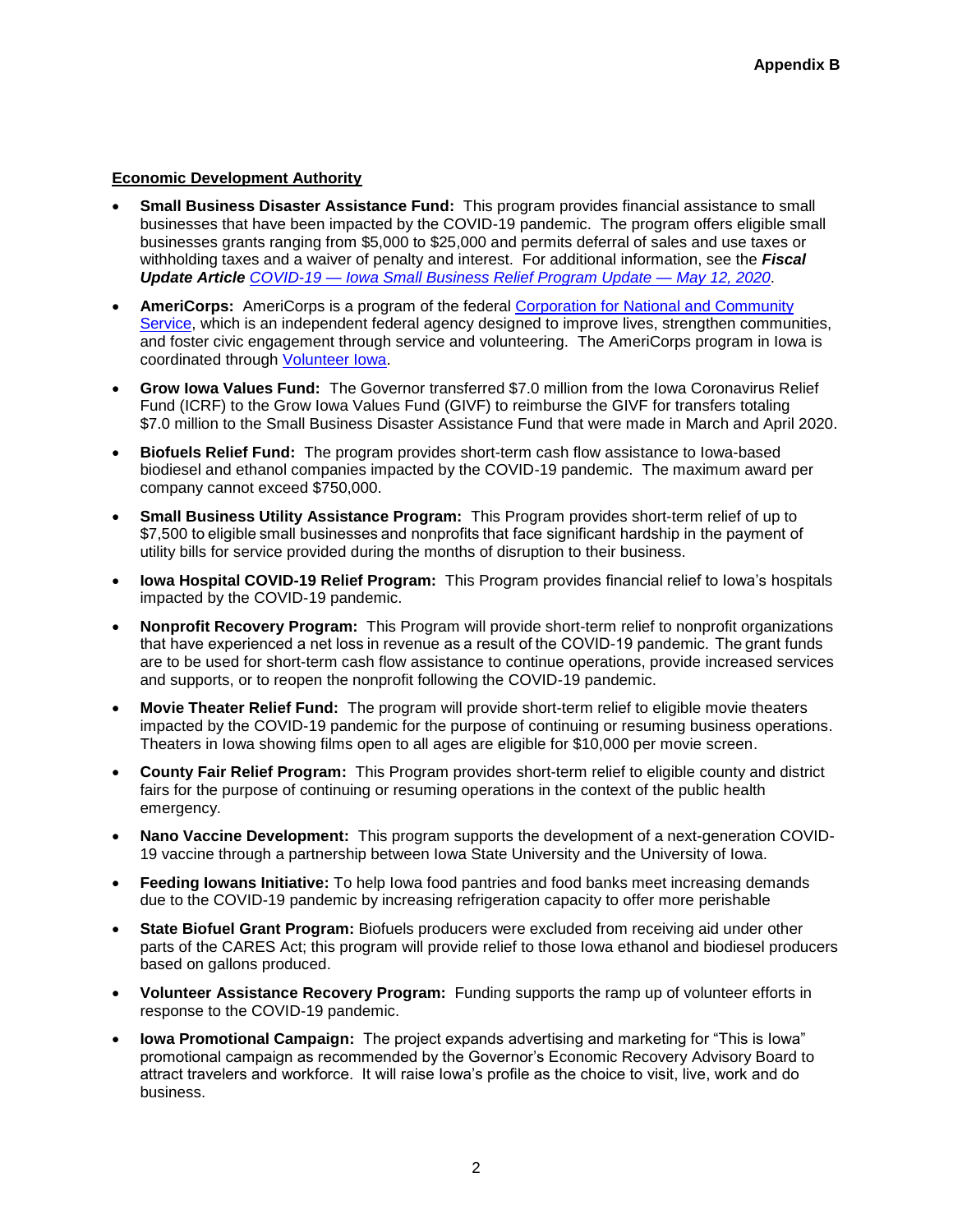#### **Department of Homeland Security and Emergency Management**

- **Feeding Iowans Initiative — Food Banks:** The funds for this initiative will be used for the purchase and repackaging of bulk food products for food banks across Iowa.
- **FEMA Public Assistance Program:** These funds provide the State match of federal funds received through the Federal Emergency Management Agency (FEMA) Public Assistance Program.
- **COVID-19 Staffing:** These funds are being used to cover increased salary costs associated with responding to COVID-19 relief efforts. A portion of the funds (\$449,000) was transferred to the Governor's Office for increased salary costs.
- **CRF Audit:** To support audits of the Coronavirus Relief Fund.
- **Iowa COVID-19 Pandemic Response:** To provide medical and emergency management support in response to the COVID-19 public health emergency.
- **Local FEMA PA Match:** To support local agency match to the Federal Emergency Management Agency (FEMA) Public Assistance (PA) program.
- **State FEMA PA Match:** To support State department match to the Federal Emergency Management Agency (FEMA) Public Assistance (PA) program.

#### **Department of Human Services (DHS)**

- **Double Up Food Bucks:** The [Double Up Food Bucks](http://www.iowahealthieststate.com/resources/communities/double-up-food-bucks/) program connects low-income families with healthy food grown by Iowa farmers and increases those families' access to fresh fruits and vegetables.
- **Commodity Supplemental Foods Program (CSFP):** The [CSFP](https://dhs.iowa.gov/food-assistance/related-programs/commodity-program) provides supplemental food and nutrition education for persons ages 60 and over. Available foods include canned fruits and vegetables, hot and cold cereals, cheese, peanut butter, beans, pastas, and canned and powdered milk.
- **Medicaid Mental Health Services:** The Governor transferred \$80.0 million from the ICRF to the DHS on August 11, 2020. Of this, \$50.0 million is related to mental health and substance use disorders, including \$30.0 million for the Mental Health and Disability Services Regions to supplement current funding for adult and children's mental health services and to meet increased needs, and \$20.0 million for Medicaid mental health and substance abuse provider services due to increased costs related to the COVID-19 pandemic. The remaining \$30.0 million will be provided as a one-time payment to Medicaid habilitation services providers to help ensure patient access through the pandemic.
- **COVID-19 Mitigation:** These funds will be used for staff and equipment costs incurred by the DHS in responding to the COVID-19 pandemic.
- **Long-Term Care Services:** These funds are distributed to Medicaid providers of home and community-based services (HCBS) and habilitation services under the HCBS waiver programs to cover increased costs associated with the pandemic for providing long-term care services and supports to people in their home or community rather than an institutional setting.
- **Feeding Iowans Initiative:** To help Iowa food pantries and food banks meet increasing demands du COVID-19 pandemic by increasing refrigeration capacity to offer more perishable, locally-grown foods, increase the supply of meat available, and funding bulk purchase or repacking of food products and supplies.
- **Iowa Child Care:** To provide space and supervision for children so parents could go to work.

#### **Department of Inspections and Appeals (DIA)**

• **Health Facilities Division Database:** The Centers for Medicare and Medicaid Services (CMS) implemented a new Infection Control Survey due to COVID-19. These funds will be used for the development of a new database to incorporate Infection Control Surveys and allow for transparent communication related to COVID-19.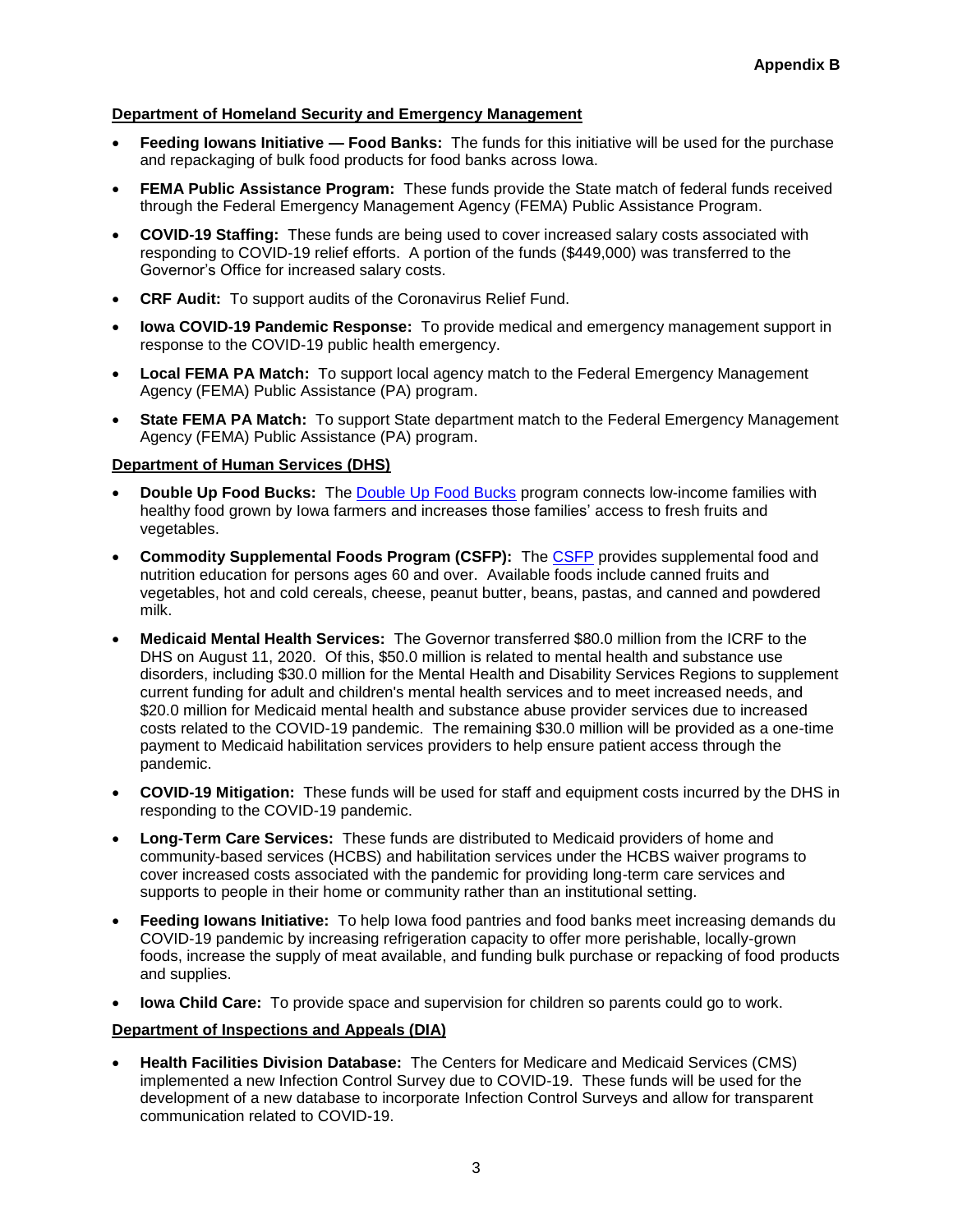- **Telework Equipment:** These funds will be used to comply with social distancing guidelines developed by the Centers for Disease Control and Prevention (CDC) and the Iowa Department of Public Health. This will include the purchase of additional hardware for emergency telework needs for several critical DIA employees, including computers, printers, and supporting devices such as monitors, adapters, and cables.
- **Long-Term Nursing Facilities Infection Control Surveys:**

#### **Iowa Finance Authority**

- **Iowa Eviction and Foreclosure Prevention Program:** The funds for this Program will be used to assist Iowans who have been economically impacted by COVID-19 and may be facing housing cost hardships.
- **Livestock Producer Relief Fund:** This **program** provides eligible livestock producers with grants up to \$10,000 that may be used as working capital to continue operations.
- **Beginning Farmer Debt Relief Fund:** This [program](https://www.iowaeconomicdevelopment.com/ag-relief#beginningfarmer) provides eligible beginning farmers with a debt service payment up to \$10,000.

#### **Judicial Branch**

• **Court Technology and Modernization:** These funds assist in covering the Judicial Branch costs associated with the COVID-19 pandemic, including: audio/video equipment for virtual hearings and public viewing of proceedings; technology for evidence presentation, plexiglass, and additional furniture to allow for social distancing; and equipment to support employees working remotely.

#### **Legislative Branch**

• **Legislative Technology Upgrades:** These funds were used to facilitate telework and provide ease of access to the Iowa Legislature while following recommended health protocols.

#### **Department of Management**

- **Economic Emergency Fund:** The Governor transferred \$17.0 million from the ICRF to the Economic Emergency Fund to reimburse the Fund for transfers totaling \$17.0 million to the Small Business Disaster Assistance Fund made in March and April 2020.
- **COVID Technology Support:** To support ongoing technology needs for Iowa response to the pandemic and economic recovery, and technology purchases that allow for working remotely and conducting virtual meetings.
- **CRF Audit:** To support audits of the Coronavirus Relief Fund.

#### **Department of Natural Resources**

- **Henry A. Wallace Building Access Upgrades:** The funds will be used to secure access to employee work space areas on each floor of the building through the installation of badge card readers for several access points and a new badged Americans with Disabilities (ADA)-compliant accessible doorway.
- **COVID Technology Support:** To support ongoing technology needs for Iowa response to the pandemic and economic recovery, and make technology purchases that allow for working remotely and conducting virtual meetings.

#### **Office of the Chief Information Officer**

- **Technology Upgrades:** Funds were transferred from the ICRF to the Office of the Chief Information Officer for four projects. They are:
	- \$13.0 million for design and development of prioritized data streams, which will provide a backbone for analytics in the event of another pandemic.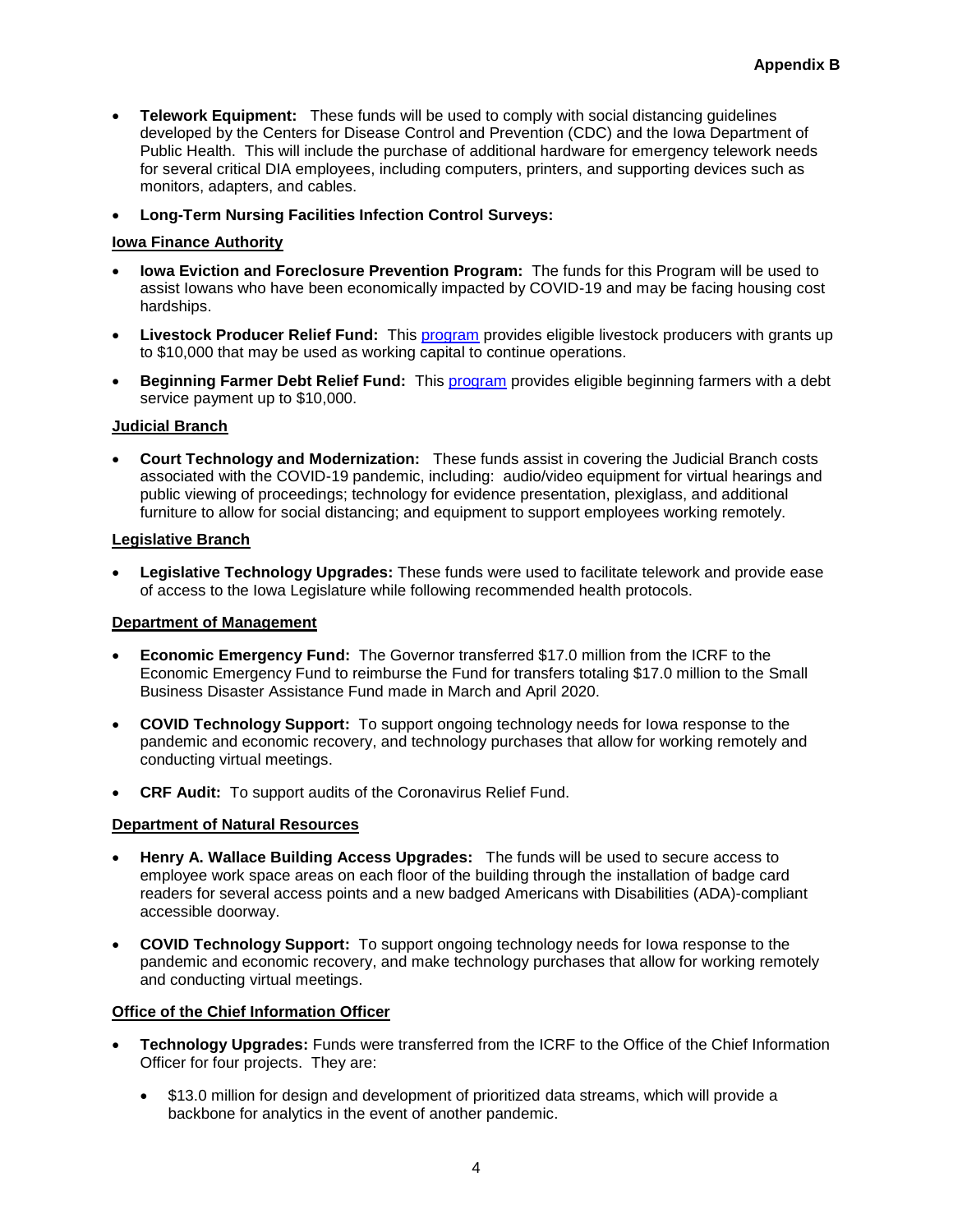- \$7.1 million to develop and enhance citizen digital access for State government services.
- \$3.9 million for various technology upgrades.
- \$50.0 million for funding of grants to expand broadband services in Iowa.

#### **Office of the Attorney General**

• **COVID Technology Support:** This funding is to support the Attorney General Office's ongoing technology needs in response to the pandemic.

#### **Department of Public Defense**

• **COVID-19 Staffing:** This funding is provided to support payroll expenses for employees whose services were diverted to a substantially different use as a result of COVID-19, and assist employees who used Emergency Paid Sick Leave due to the COVID-19 pandemic.

#### **Department of Public Health**

• **Iowa COVID-19 Hospital Transfer Line:** To support a platform designed to coordinate care of patients by recommending the nearest hospital to admit each patient based on bed availability, the patient's level of care needs and current location; and help ensure hospitals do not become overloaded with COVID-19 transfers.

#### **Department of Public Safety**

• **State Government COVID Staffing/Emergency Response Costs:** Funds transferred to the Department of Public Safety will be used to cover expenses associated with responding to public health emergencies including salaries and overtime.

#### **Department of Revenue**

- **Local Government Relief Payments:** These funds are to provide reimbursements to cities and counties for costs associated with the COVID-19 pandemic. The funds are required to be used in accordance with U.S. Treasury Department guidelines. Of the total, \$40.0 million is designated for counties and \$60.0 million for cities. Additional information is available [here.](https://coronavirus.iowa.gov/pages/local-reimbursement)
- **Non-Entitlement Unit Payments:** These funds are provided to non-entitlement units of government, which are cities with a population less than 50,0000. Funds provided to local governments have broad spending flexibility, including addressing emergency and economic effects of the pandemic; replenishing revenue losses due to the shutdown of the economy; investments in water, sewer, and broadband infrastructure; and premium pay to essential workers.

#### **Department of Workforce Development**

- **Unemployment Insurance Trust Fund:** The Unemployment Insurance Trust Fund finances the costs of the Unemployment Insurance Program, which pays benefits to covered workers who become involuntarily unemployed and meet specified eligibility requirements. The Governor transferred \$490.0 million from the ICRF to the Unemployment Insurance Trust Fund on June 29, 2020.
- **Future Ready Iowa – Employer Innovation Fund:** The Iowa Employer Innovation Program matches eligible employer moneys to expand opportunities for education and training leading to highdemand jobs, to encourage Iowa employers to provide leadership and support for regional workforce talent pools throughout the State, and to fund Future Ready Iowa education and outreach.
- **Registered Apprenticeship Incentive Grant Program:** This Program funds projects that support the creation and expansion of short-term training programs and support services resulting in industryrecognized credentials. The projects must serve Iowans whose jobs have been affected by the pandemic.